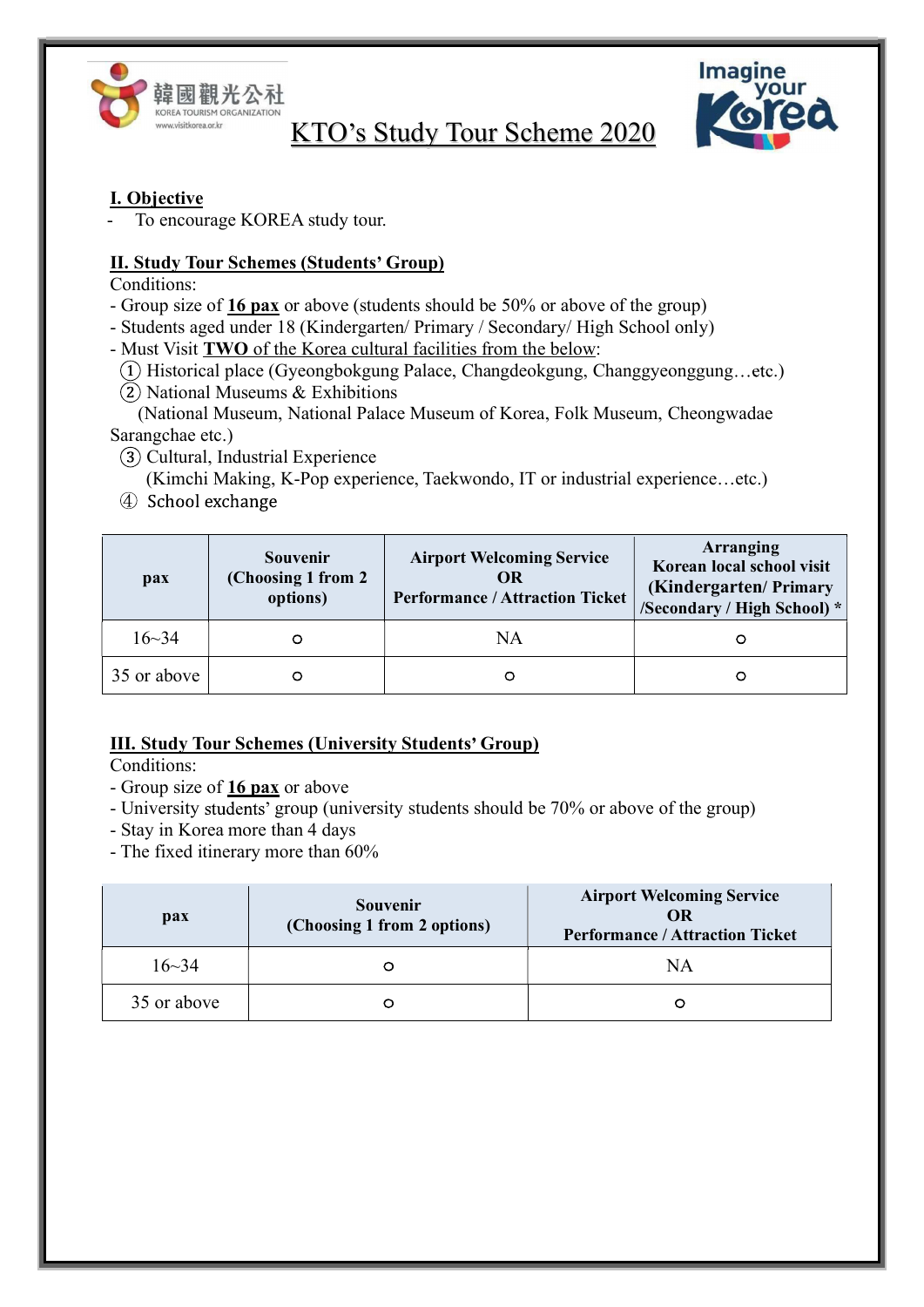

Imagine<br>Vour<br>Voled

|                                                    | Souvenir                             |
|----------------------------------------------------|--------------------------------------|
|                                                    | <b>Water Bottle</b>                  |
|                                                    | (one bottle per student and teacher) |
| <b>SALLARY</b>                                     | त्राट<br>161,070                     |
| * Souvenir item can be changed up to stock status. |                                      |

Airport Welcoming Service OR Performance /Attraction/ Ticket(Over 35 pax)

| <b><i>OAirport Welcoming Service</i></b> | <b>2 Performance OR Attraction</b>  |  |
|------------------------------------------|-------------------------------------|--|
|                                          | <b>Ticket</b>                       |  |
|                                          | <b>ONCHINEER</b><br><b>OUL TOWN</b> |  |

## Performance Tickets

| Performance                        | <b>Show</b><br><b>Duration</b> | <b>Photo</b><br>reference | Contact no. /<br><b>Website</b>                  |
|------------------------------------|--------------------------------|---------------------------|--------------------------------------------------|
| <b>NANTA</b>                       | 90 mins                        |                           | Tel: $+82-2-721-7631$<br>www.nanta.co.kr         |
| <b>JUMP</b>                        | 80 mins                        |                           | Tel: $+82-2-722-3995$<br>hijump.co.kr            |
| CHEF: New brand of<br><b>BIBAP</b> | 75 mins                        |                           | Tel: $+82-2-766-0815$<br>www.musicalchef.net/en/ |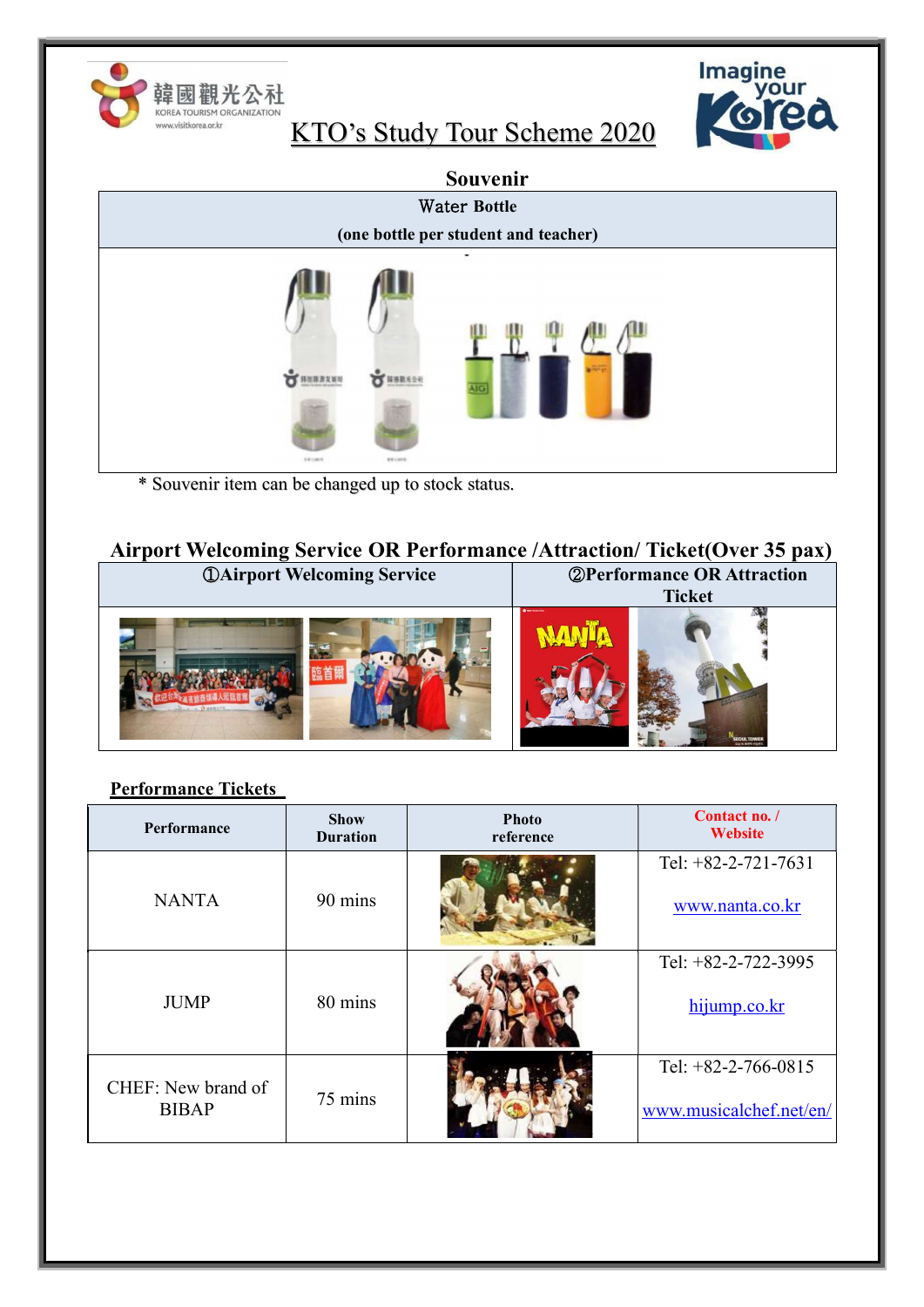



| <b>PAINTERS HERO</b>                                                                              | 75 mins            |                                      | Tel: $+82-2-766-7855$<br>thepainters.co.kr/     |
|---------------------------------------------------------------------------------------------------|--------------------|--------------------------------------|-------------------------------------------------|
| Fanta-stick                                                                                       | $120 \text{ mins}$ |                                      | Tel: +82-70-4632-3275<br>eng.fanta-stick.co.kr/ |
| Pang Show                                                                                         | 90 mins            | <b>ANGPANG CRUIS</b>                 | Tel: +82-70-4267-6683<br>www.pangshow.co.kr/    |
| <b>FIREMAN</b>                                                                                    | 75 mins            |                                      | Tel: $+82-2-742-7601$                           |
| THE PALACE: JANG<br>NOK-SU-JEON<br>(JEONGDONG<br>THEATER)<br><b>Traditional Performance</b><br> * | 80mins             | PALACE                               | Tel: +82-2-751-1943<br>jeongdongtheater.com/    |
| Sun&Moon<br>(썬앤문)<br>(Korea Traditional Music<br>Show)                                            | 75mins             | suma<br> 00n                         | Tel: +82-769-4775                               |
| Only you<br>(당신만이)<br>(Musical)                                                                   |                    | Aligaji.ur<br>Argaji.ur<br>55550     | Tel: +82-70-8245-2602                           |
| <b>Finding Mr.Destiny</b><br>(김종욱찾기)<br>(Musical)                                                 | 100mins            | <b>KOREA NO.1</b> , CREATIVE MUSICAL | Tel: $+82-2-766-7667$<br>welcomedaehakro.com/   |

\* The performance can be changed up to internal situation.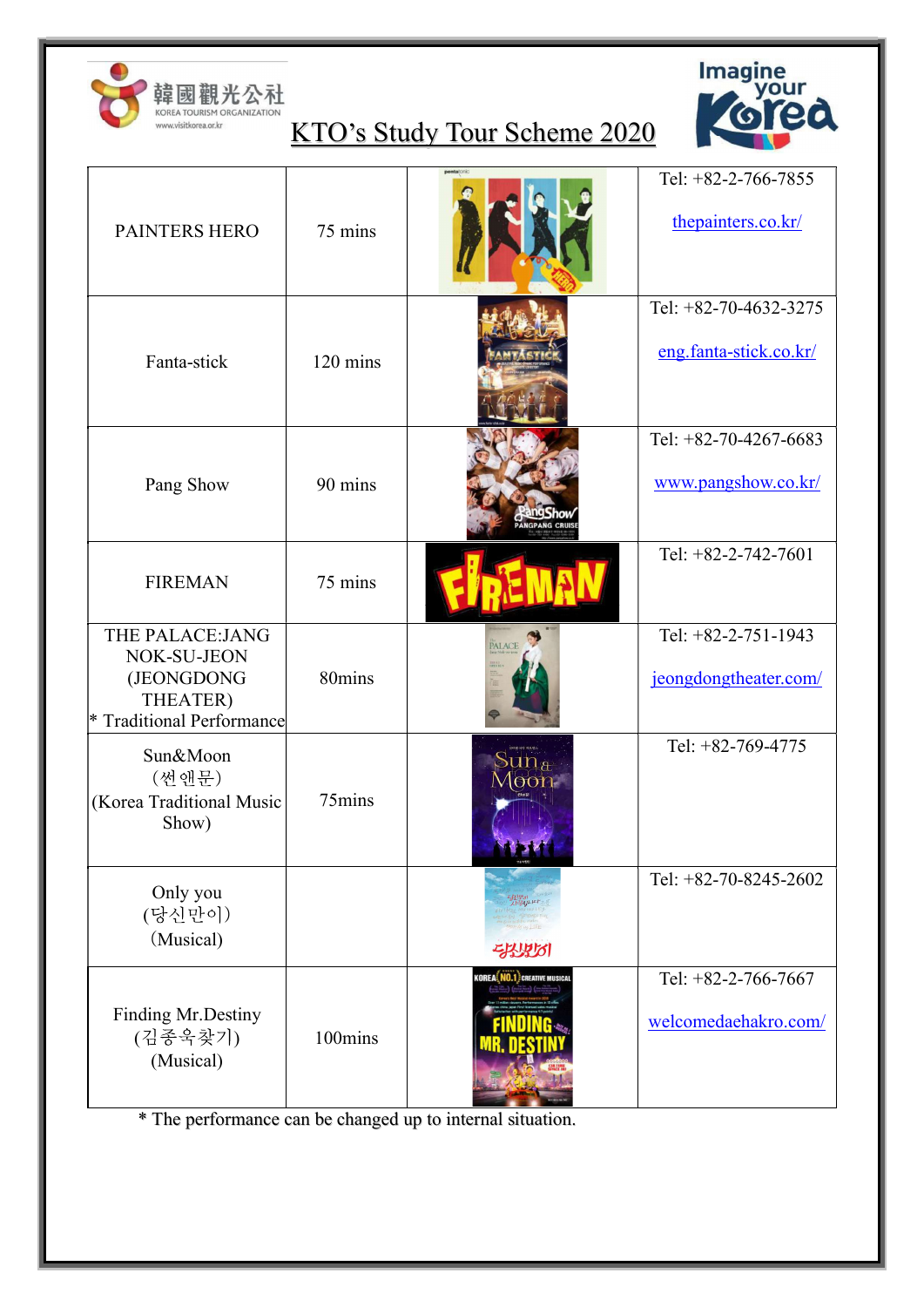



### Attractions / Experiences Admission Ticket

| <b>Attraction</b>                        | <b>Type</b>          | Location                           | Contact no. /<br>Website                        | <b>Photo ref</b> | <b>Remark:</b>           |
|------------------------------------------|----------------------|------------------------------------|-------------------------------------------------|------------------|--------------------------|
| Lotte World                              | Theme Park           | Seoul                              | Tel: 82-2-1661-2000<br>www.lotteworld.com       |                  | Daily passport<br>ticket |
| Everland                                 | Theme Park           | Gyeonggi-do<br>Yongin              | Tel: 82-31-320-5000<br>www.everland.com         |                  | Daily passport<br>ticket |
| Aqua Planet                              | Aquarium             | Seoul /<br>Goyang/<br>Yeonsu/ Jeju | Tel: 82-31-960-8500<br>www.aquaplanet.co.kr     |                  | Free entrance<br>ticket  |
| Trick Eye                                | 4D Museum            | Seoul/Busan/<br>Jeju               | Tel: 82-2-3144-6300<br>trickeye.com             |                  | Free entrance<br>ticket  |
| Alive Museum                             | 4D Museum            | Seoul                              | Tel:82-1544-8506<br>en.alivemuseum.com          |                  | Free entrance<br>ticket  |
| Busan Tower,<br>Busan Museum of<br>Movie | Observation<br>Tower | Busan                              | Tel: +82-51-661-9393<br>www.busantower.co.kr    |                  | Free entrance<br>ticket  |
| Coex Aquarium                            | Aquarium             | Seoul                              | Tel: $+82-2-700-7200$<br>www.coexaqua.com       | <b>AQUARIUM</b>  | Free entrance<br>ticket  |
| Color Pool<br>Museum                     | Museum               | Seoul                              | Tel: +82-2-6954-2872<br>www.colorpoolmuseum.com |                  | Free entrance<br>ticket  |
| Wonderbox                                | Theme Park           | Incheon                            | Tel: $+82-1833-8855$<br>www.p-city.com          |                  | Free entrance<br>ticket  |
| Paradise city<br>Cimer                   | Spa<br>Experience    | Incheon                            | Tel: +82-1833-8855<br>www.p-city.com            |                  | experience fee           |
| Ecoland                                  | Theme Park           | Jeju                               | Tel: 82-64-802-8000<br>www.ecolandjeju.co.kr    |                  | Free entrance<br>ticket  |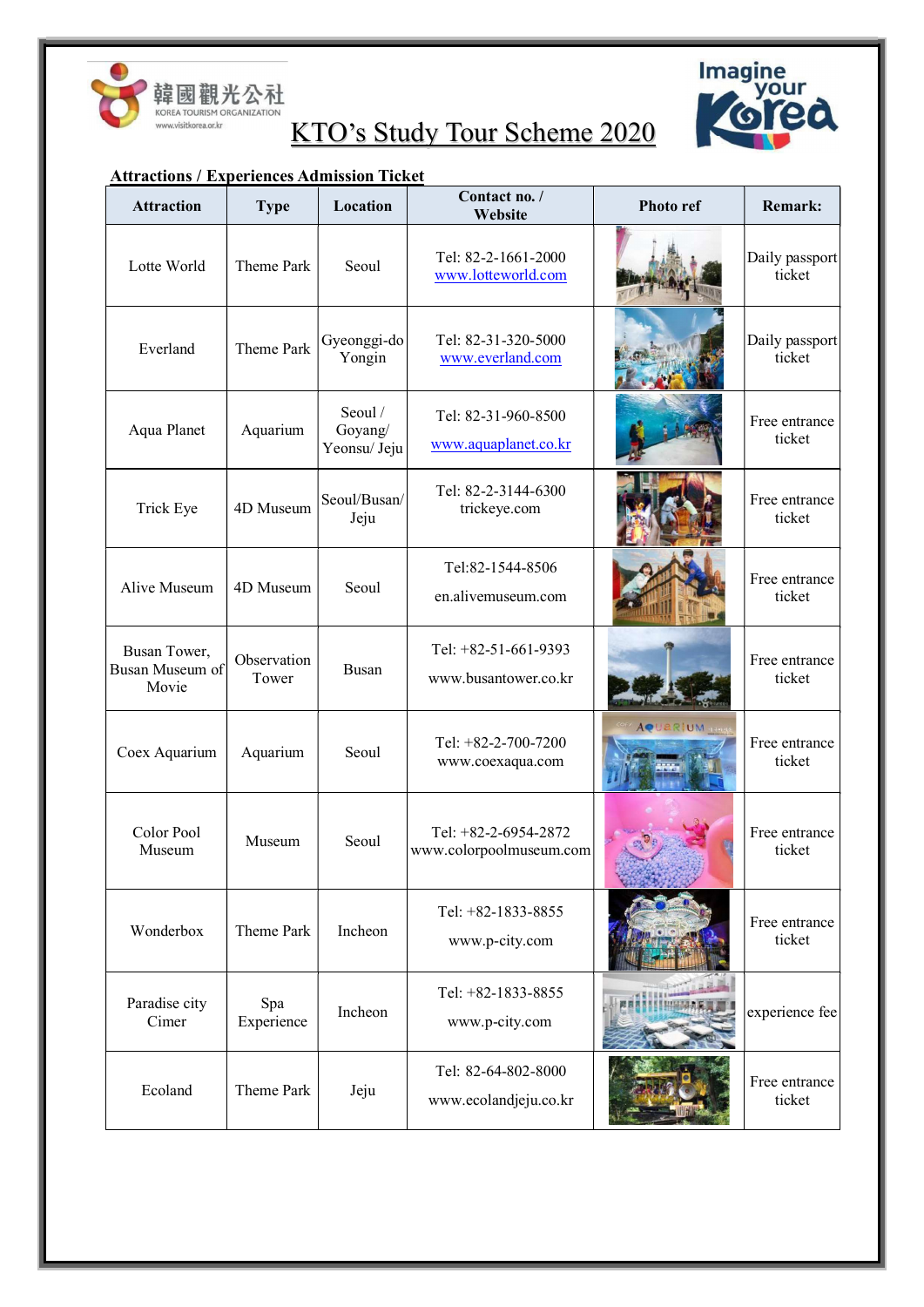



| Football<br>Faentasium                              | Football<br>experience &<br>museum | Seoul                         | Tel: +82-2.305.2002<br>faentasium.com       | Free entrance<br>ticket                    |
|-----------------------------------------------------|------------------------------------|-------------------------------|---------------------------------------------|--------------------------------------------|
| Onemount                                            | Theme Park                         | Goyang                        | Tel: $+82-1566-2232$<br>Onemount.co.kr      | Free entrance<br>ticket                    |
| Korean Folk<br>Village*                             | Theme Park                         | Yongin                        | Tel:82-31-288-0000<br>www.koreanfolk.co.kr  | Free entrance<br>ticket                    |
| MBC World*                                          | Theme Park                         | Yongin                        | Tel: 82-2-789-3705<br>mbcworld.imbc.com     | Free entrance<br>ticket                    |
| SM Town*                                            | K-pop<br>Experience                | Seoul                         | Tel: 82-1670-6330<br>www.smtownland.com     | Free entrance<br>ticket                    |
| Dynamic Maze                                        | Maze                               | Seoul/<br>Gangwon do/<br>Jeju | Tel: 82-33-633-2004<br>en.dynamicmaze.com   | Free entrance<br>ticket                    |
| Real K-pop Dance                                    | K-pop<br>Experience                | Seoul                         | Tel: +82-10-3445-2737<br>Realkpopdance.com  | Free entrance<br>ticket                    |
| Hanboknam                                           | Hanbok<br>Experience               | Seoul/Jeonju                  | Tel: 82-10-6485-8507<br>hanboknam.com       | Free Hanbok<br>Experience                  |
| Sportsmonster                                       | Sport<br>Experience                | Sungnam/<br>Goyang            | Tel:82-1668-4832<br>www.sportsmonster.co.kr | Free Sport<br>Experience                   |
| Michuhol<br>traditional food &<br>Culture Institute | Korean food<br>Experience          | Incheon                       | Tel:82-32-463-9911<br>www.jfood.or.kr       | Free Korean<br>food<br>Experience          |
| Jeong Dong<br>Theater Jang-gu<br>Experience         | Korean<br>Instrument<br>Experience | Seoul                         | Tel: 82-2-751-1500<br>www.jeongdong.or.kr   | Free<br>Korean<br>Instrument<br>Experience |
| Namsan Seoul<br>Tower*                              | Hanbok<br>Experience               | Seoul                         | Tel: 82-2-772-9388<br>www.heegwan.com       | Free Hanbok<br>Experience                  |

\* Korean Folk Village, MBC world, SM town, Namsan Seoul Tower need to check for support.

\*\* Lotte World & Everland theme park entrance ticket includes entrance fee & part of amusement ride

\*\*\* Supporting items can be changed up to internal situation.